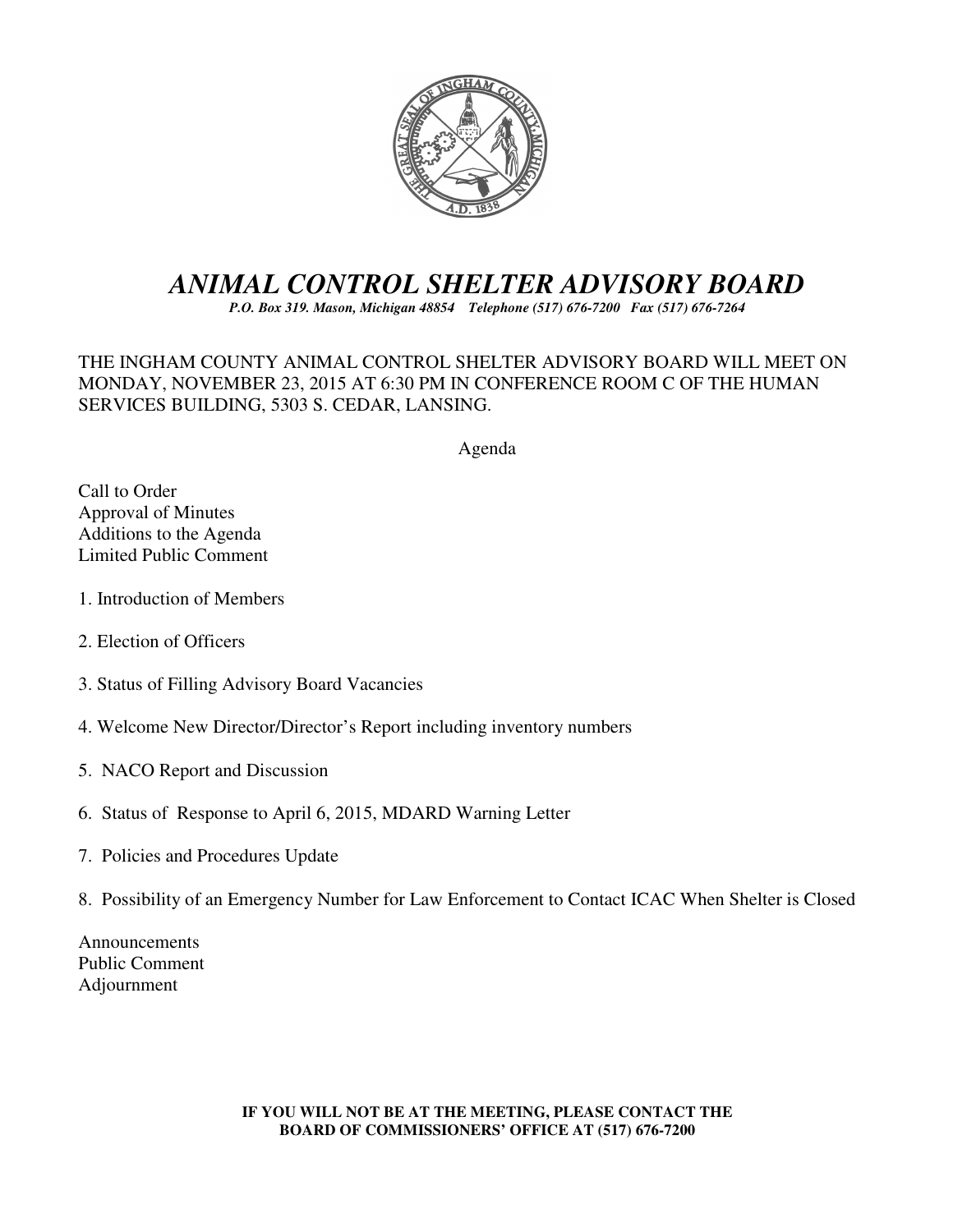## Ingham County Animal Control Shelter Advisory Committee Minutes September 28, 2015

|                        | Board Members Present: Katelyn Turner, Dr. Maria Iliopoulou (Arrived at 6:46 p.m.), Tom Hess,<br>Diane Galbraith, Commissioner Kara Hope, and Sean Haskin. |
|------------------------|------------------------------------------------------------------------------------------------------------------------------------------------------------|
|                        | Board Members Absent: Angela Bouler, Commissioner Todd Tennis                                                                                              |
| <b>Others Present:</b> | Interim Director Jodi LeBombard, Mattis Nordfjord, Maria Vandenboom,<br>Dottie Berzins, Karen Richardson, Belinda Fitzpatrick and Joan Austin.             |

## Call to Order

The Ingham County Animal Control Shelter Advisory Board meeting of September 28, 2015 was called to order by Vice Chair Tom Hess at 6:35 p.m. in Conference Room C of the Human Services Building at 5303 S Cedar Street in Lansing, Michigan.

## Approval of Minutes

MOVED BY VICE CHAIR TOM HESS, SUPPORTED BY KATELY TURNER TO APPROVE THE MINUTES AS SUBMITTED. MOTION CARRIED UNANIMOUSLY. Absent: Angela Bouler and Commissioner Todd Tennis

# Additions to the Agenda

- 1. E-mails sent to Board Coordinator Becky Bennett regarding ICAC.
	- Will be discussed with new Director

# Limited Public Comment

Maria Vandenboom discussed transparency between leadership at the Animal Control and the public. She also informed the Committee of a positive experience she recently shared with Dispatch at the Animal Control.

Belinda Fitzpatrick addressed the Committee regarding her rooster, which was in attendance, and requested a change in the chicken ordinance.

## 1. Brief Advisory Board Training

Mattis Nordfjord provided the advisory board with copies of resolution #03-165 and "Summary of the Open Meetings Act". Mr. Nordfjord reviewed what the board should be focusing on and the appropriate steps to do so.

## 2. Update on Open Director Position

Commissioner Hope stated that John Dinon would be the new ICAC Director with a tentative start date of October 21, 2015.